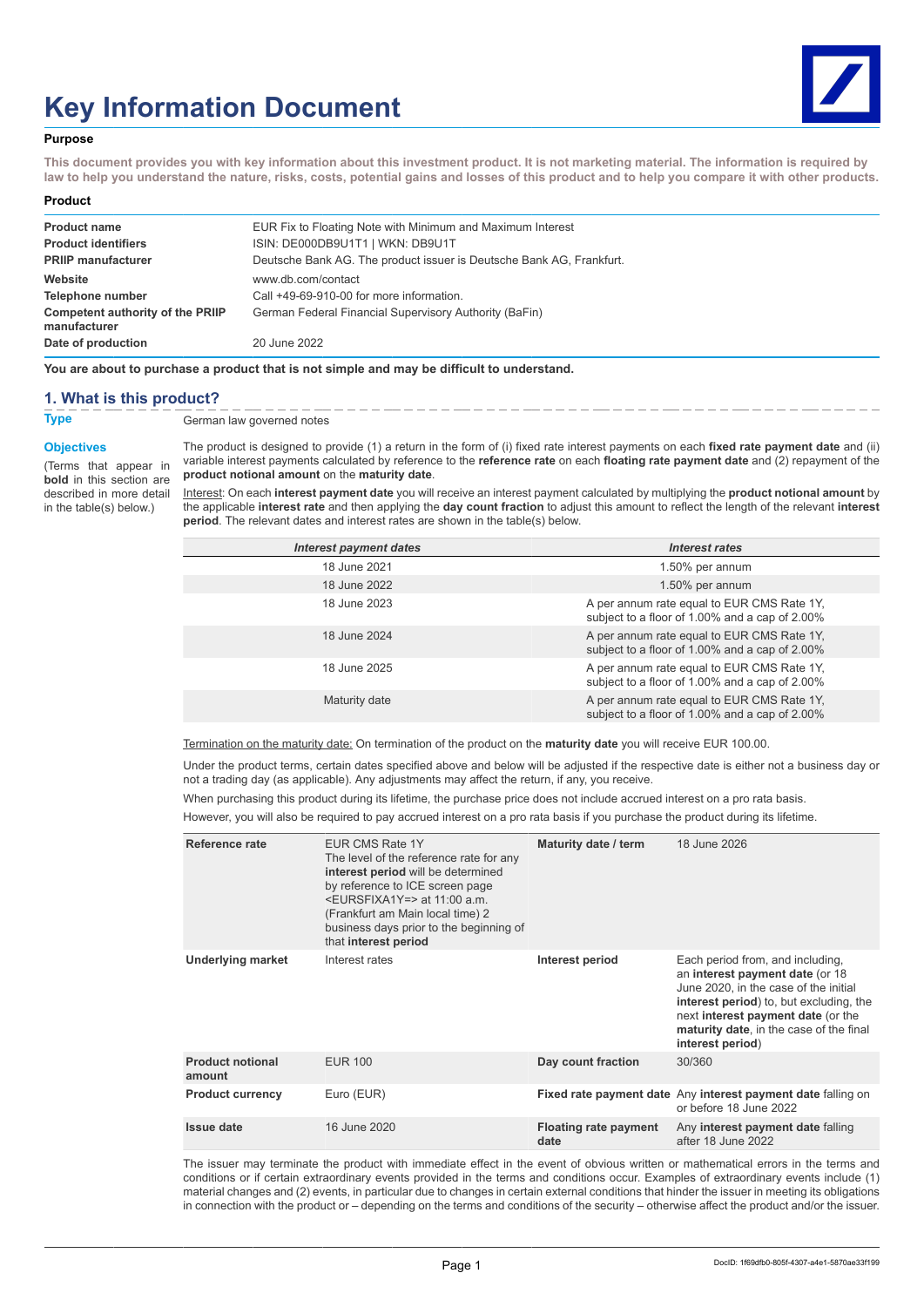In case of immediate termination, the return (if any) may be significantly lower than the purchase price, but will reflect the product's market value and, if higher, any minimum redemption (alternatively, in some cases the corresponding compounded amount may be paid out at the product's scheduled maturity). Instead of immediate termination, the issuer may also amend the terms and conditions.

Provided that in the event of any inconsistency and/or conflict between the foregoing paragraph and any applicable law, order, rule or other legal requirement of any governmental or regulatory authority in a territory in which this product is offered, such national requirements shall prevail.

**Intended retail investor**

The product is intended for private clients who pursue the objective of general capital formation/asset optimization and have a mediumterm investment horizon. This product is a product for clients who have sufficient knowledge and / or experience to make an informed investment decision. The investor cannot bear any losses on the capital invested and attaches importance to capital protection.

# **2. What are the risks and what could I get in return?**

**Risk indicator**

**Performance scenarios**





**The risk indicator assumes you keep the product for 4 years. The actual risk can vary significantly if you cash in at an early stage and you may get back less.**

The summary risk indicator is a guide to the level of risk of this product compared to other products. It shows how likely it is that the product will lose money because of movements in the markets or because we are not able to pay you.

We have classified this product as 1 out of 7, which is the lowest risk class. This rates the potential losses from future performance at a very low level, and poor market conditions are very unlikely to impact our capacity to pay you.

You are entitled to receive back at least 100.00% of your capital. However, this protection against future market performance will not apply if you cash in before maturity or in case of immediate termination by the issuer.

If we are not able to pay you what is owed, you could lose your entire investment.

**Market developments in the future cannot be accurately predicted. The scenarios shown are only an indication of some of the possible outcomes based on recent returns. Actual returns could be lower.**

| <b>Investment: EUR 10,000</b> |                                        |               |               |                                 |
|-------------------------------|----------------------------------------|---------------|---------------|---------------------------------|
| <b>Scenarios</b>              |                                        | 1 year        | 3 years       | 4 years                         |
|                               |                                        |               |               | (Recommended<br>holding period) |
| <b>Stress scenario</b>        | What you might get back<br>after costs | EUR 10.436.09 | EUR 11.019.31 | EUR 11,357.75                   |
|                               | Average return each year               | 4.36%         | 3.29%         | 3.23%                           |
| Unfavourable scenario         | What you might get back<br>after costs | EUR 10,720.22 | EUR 11,051.65 | EUR 11,357.75                   |
|                               | Average return each year               | 7.20%         | 3.39%         | 3.23%                           |
| <b>Moderate scenario</b>      | What you might get back<br>after costs | EUR 10,818.37 | EUR 11,084.10 | EUR 11,357.75                   |
|                               | Average return each year               | 8.18%         | 3.49%         | 3.23%                           |
| <b>Favourable scenario</b>    | What you might get back<br>after costs | EUR 10.891.97 | EUR 11.122.78 | EUR 11.372.62                   |
|                               | Average return each year               | 8.92%         | 3.61%         | 3.27%                           |

This table shows the money you could get back over the next 4 years under different scenarios, assuming that you invest EUR 10,000.

The scenarios shown illustrate how your investment could perform. You can compare them with the scenarios of other products. The scenarios presented are an estimate of future performance based on evidence from the past on how the value of this investment varies, and are not an exact indicator. What you get will vary depending on how the market performs and how long you keep the product. The stress scenario shows what you might get back in extreme market circumstances, and it does not take into account the situation where we are not able to pay you.

The figures shown include all the costs of the product itself, but may not include all the costs that you pay to your advisor or distributor. The figures do not take into account your personal tax situation, which may also affect how much you get back.

## **3. What happens if Deutsche Bank AG, Frankfurt is unable to pay out?**

You are exposed to the risk that the issuer might be unable to fulfil its obligations in respect of the product – e.g. in the event of insolvency (inability to pay / overindebtedness) or an administrative order of resolution measures. In case of a crisis of the issuer such an order can also be issued by a resolution authority in the run-up of an insolvency proceeding. In doing so, the resolution authority has extensive intervention powers. Among other things, it can reduce rights of the investors to zero, terminate the product or convert it into shares of the issuer and suspend rights of the investors. With regard to the basic ranking of the issuer's obligations in the event of action by the resolution authority, please see www.bafin.de and search for the keyword "Haftungskaskade". A total loss of your capital invested is possible. The product is a debt instrument and as such is not covered by any deposit protection scheme.

#### **4. What are the costs?**

The Reduction in Yield (RIY) shows what impact the total costs you pay will have on the investment return you might get. The total costs take into account oneoff, ongoing and incidental costs.

The amounts shown here are the cumulative costs of the product itself, for three different holding periods. They include potential early exit penalties. The figures assume you invest EUR 10,000. The figures are estimates and may change in the future.

**Costs over time** *Investment: EUR 10,000*